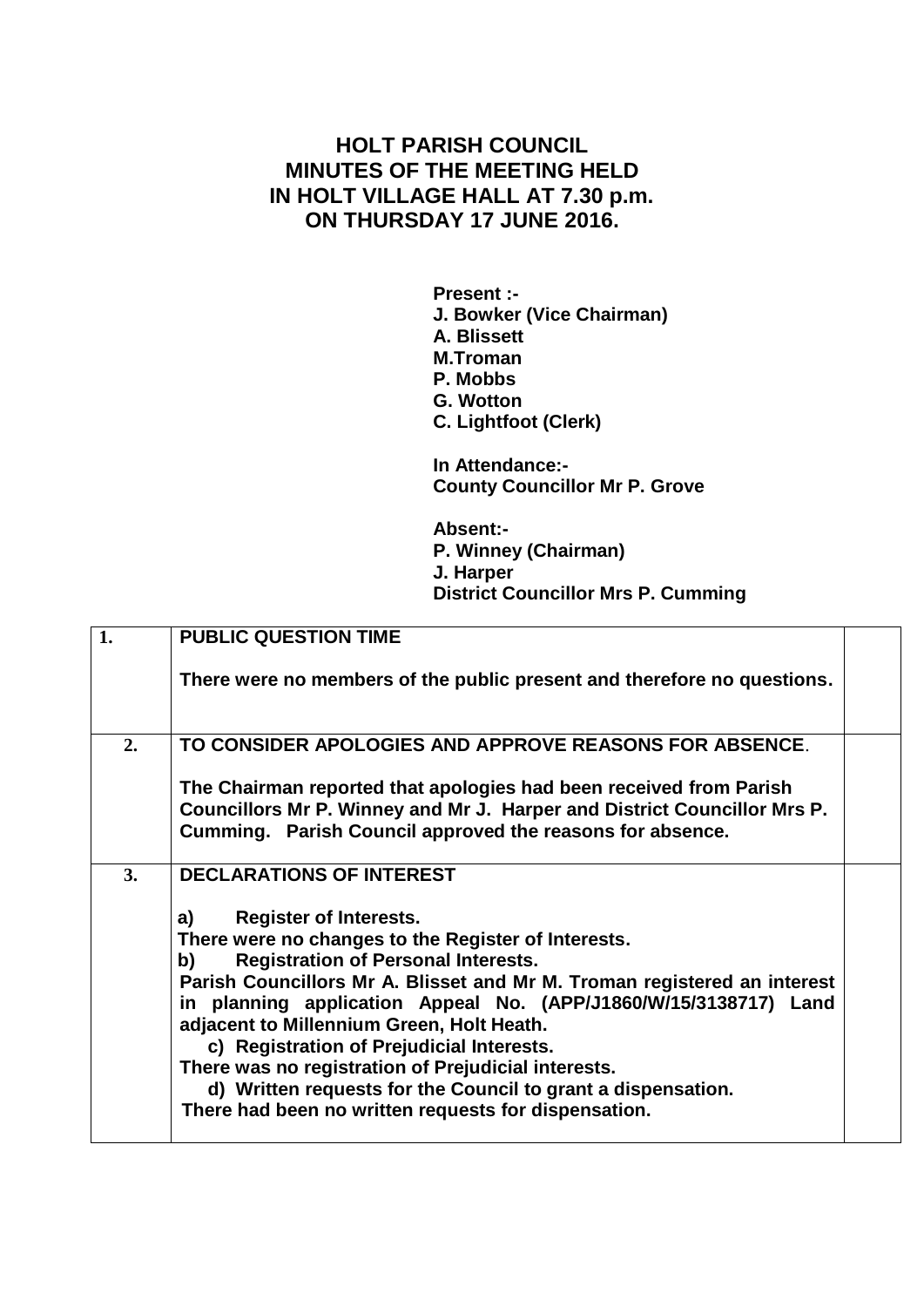| 4. | <b>COUNTY AND DISTRICT COUNCILLOR REPORTS.</b>                                                                                                                                 |                        |
|----|--------------------------------------------------------------------------------------------------------------------------------------------------------------------------------|------------------------|
|    | County Councillor Mr P. Grove reported the following matters of note.<br>a) Euro referendum.                                                                                   |                        |
|    | County Councillor Mr P. Grove reported that matters at the County had<br>been fairly quiet pending the outcome of the Euro referendum.                                         |                        |
|    | b) Grass cutting.                                                                                                                                                              |                        |
|    | Grass and verge cutting have been delayed due to the poor weather.<br>The programme resumed today but County are somewhat behind.<br>c) County roadshow.                       |                        |
|    | The County roadshow is currently touring the County.<br>d) Budget 2017/18.                                                                                                     |                        |
|    | WCC have already started looking at the budget for 2017/18 as £34<br>million of savings need to be found.<br>e) Holt Bridge.                                                   |                        |
|    | County Councillor Mr P. Grove reported that Parish Council's concerns<br>in relation to the stability of Holt Bridge have been passed onto County                              |                        |
|    | Highways.                                                                                                                                                                      |                        |
|    | f) County Council Elections 2017.<br>County Councillor Mr P. Grove reported he will be standing for re-                                                                        |                        |
|    | election in the Hallow ward.                                                                                                                                                   |                        |
|    | The Clerk reported that matters for discussion from District Councillor<br>Mrs P. Cumming would be addressed under item 7 planning.                                            |                        |
| 5. | TO APPROVE THE MINUTES OF THE ANNUAL AND OPEN MEETINGS OF<br><b>HOLT PARISH COUNCIL HELD ON 19 MAY 2016.</b>                                                                   |                        |
|    |                                                                                                                                                                                |                        |
|    | The minutes of the Annual and Open Meetings of Holt Parish Council held<br>on 19 May 2016 were approved by Parish Council and signed by the Vice<br>Chairman as a true record. |                        |
| 6. | <b>PROGRESS REPORTS</b>                                                                                                                                                        |                        |
|    | a) BT Telephone Kiosk defibrillator project – progress report.                                                                                                                 |                        |
|    | Parish Councillor Mr P. Mobbs reported that the electrician had now                                                                                                            |                        |
|    | completed the work on the telephone kiosk. An invoice and certificate of<br>the work was passed to the Clerk. The cabinet has now been ordered and                             |                        |
|    | should be delivered in two weeks. A discussion took place with regards                                                                                                         | <b>PM</b><br><b>PW</b> |
|    | to the finance for the project.  Parish Council agreed that the project<br>should be funded out of this year's budget so it could be seen to fruition.                         | <b>CL</b>              |
|    | However, Parish Council were aware that this may mean savings needed                                                                                                           |                        |
|    | to be made in other areas and agreed that the finances should be carefully                                                                                                     |                        |
|    | monitored over the course of the year. It was agreed that the next step<br>was to get the box cleaned and painted over the summer months.                                      |                        |
|    | b) Village Hall fencing and noticeboard.                                                                                                                                       |                        |
|    | Parish Council noted that the new fencing had been installed and<br>commented how smart it looked. The Clerk explained that whilst the                                         |                        |
|    | invoice for the purchase and installation of the fencing had been paid by                                                                                                      |                        |
|    | Parish Council a significant contribution towards the cost of this would                                                                                                       |                        |
|    | be received from Holt Heath Village Hall. The next stage was to install the                                                                                                    |                        |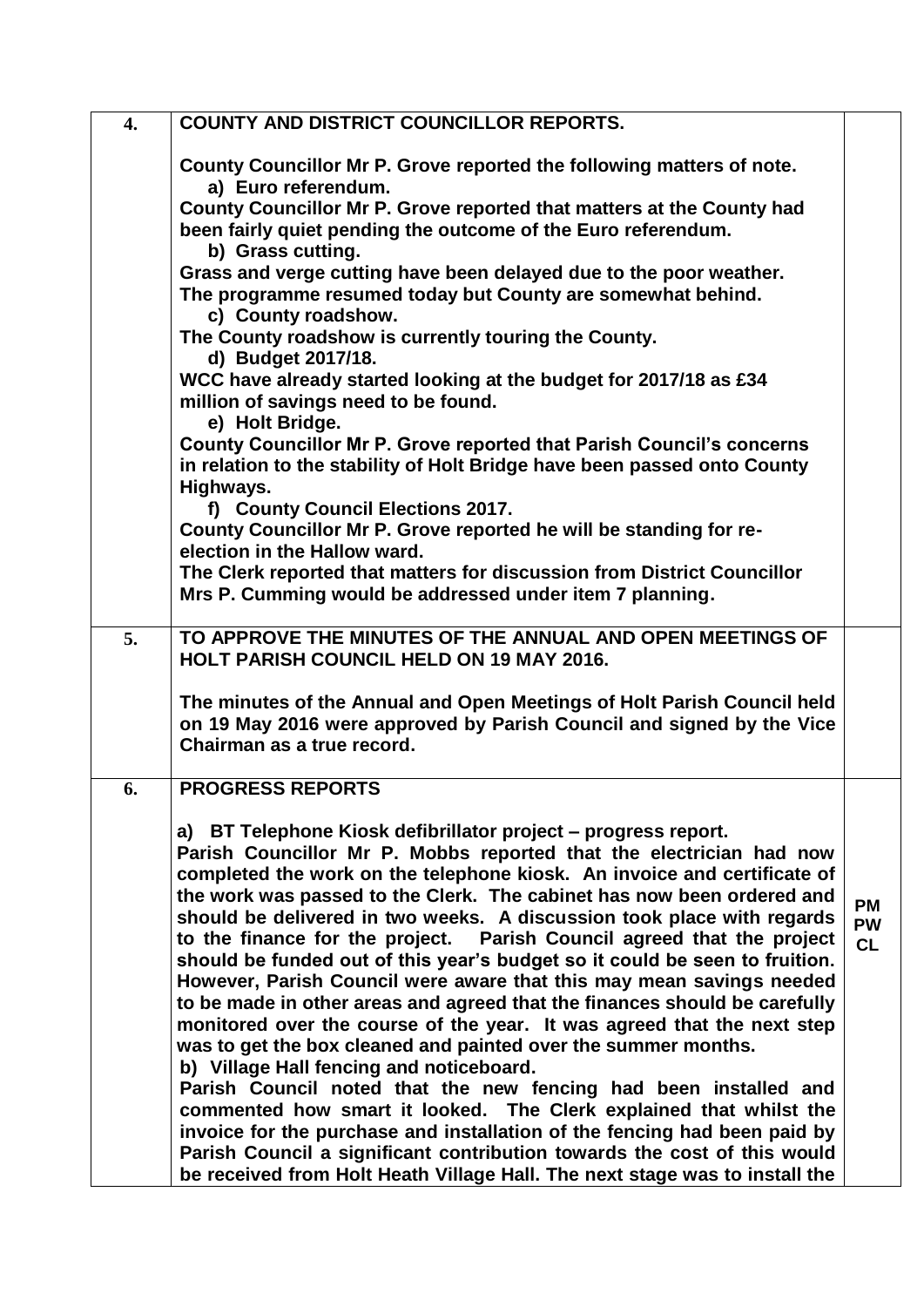| Parish noticeboard.                                                           |           |
|-------------------------------------------------------------------------------|-----------|
| c) Parish Burial Ground - progress report.                                    |           |
| The Clerk reported that the geological testing on the site had been           |           |
| completed satisfactorily and the next stage was to resubmit the planning      | <b>PW</b> |
| application to MHDC.                                                          |           |
| d) Installation of litter bin on School Lane - progress report.               |           |
| The Clerk reported that she had contacted MHDC to request the removal         |           |
| of the old concrete base on School Lane but to date no action had been        | <b>CL</b> |
| taken. The Clerk agreed to chase up this issue.                               |           |
| e) Siding out of footpath on A44 to Broomfields - progress report.            |           |
| It was reported that this had yet to be completed and the footpath was        |           |
|                                                                               | <b>CL</b> |
| extremely dangerous for pedestrians. The Clerk agreed to contact Gerry        |           |
| Brienza of County Highways directly on this issue.                            |           |
|                                                                               |           |
| <b>PLANNING</b><br>7.                                                         |           |
| a) Applications Pending.                                                      |           |
| 15/00811/OUT Outline application for 24 dwellings, Field off School Lane      |           |
| (Recommend Refusal)                                                           |           |
| The Clerk reported that nothing further had been heard on this application.   |           |
| 16/00497/FUL Proposed erection of a single dwelling, Tweenways, Holt          |           |
| Heath, Worcester (Recommend Approval).                                        |           |
| The Clerk reported that this application had been withdrawn by the            |           |
| applicant.                                                                    |           |
| 16/00516/HOU Extension to existing dwelling and detached garage, 11           |           |
| Cherry Orchard, WR6 6ND (Being circulated).                                   |           |
| The application was discussed by Parish Council and it was agreed that        |           |
| Parish Council would recommend approval of the application.                   | <b>CL</b> |
|                                                                               |           |
| 16/00651/HOU First floor side extension, 2 Lambourne Orchard (Being           |           |
| circulated).                                                                  |           |
| The application was discussed by Parish Council and it was agreed that        |           |
| Parish Council would recommend approval of the application.                   | <b>CL</b> |
| 16/00598/FUL Proposed outdoor riding arena, 1 Cherry Tree Barn,               |           |
| Naunton Farm, WR6 6NG (Being circulated).                                     |           |
| The application was discussed by Parish Council and it was agreed that        |           |
| Parish Council would recommend approval of the application.                   | <b>CL</b> |
| b) Approvals/Refusals.                                                        |           |
| There were no application to discuss.                                         |           |
| c) Other Planning issues.                                                     |           |
| Appeal No. APP/J1860/W/15/3138717 Outline application with all matters        |           |
| reserved, for a proposed residential development of up to 40 dwellings,       |           |
| including 40% affordable dwellings. Land Adjacent to the Millennium           |           |
| Green, Holt Heath. (Recommend Refusal).                                       |           |
| The Clerk read out a letter from the Inspectorate that due to the adoption of |           |
| the SWDP this would now be decided by a hearing. Written submissions          |           |
| for the hearing need to be with the Inspectorate by 8 July 2016. A            |           |
| discussion took place in relation to the arguments that should be put         |           |
| forward by Parish Council to recommend refusal of the application. The        |           |
| Clerk agreed to liaise with the Chairman in formulating the submission on     |           |
| behalf of Parish Council and asked that any comments from Parish              |           |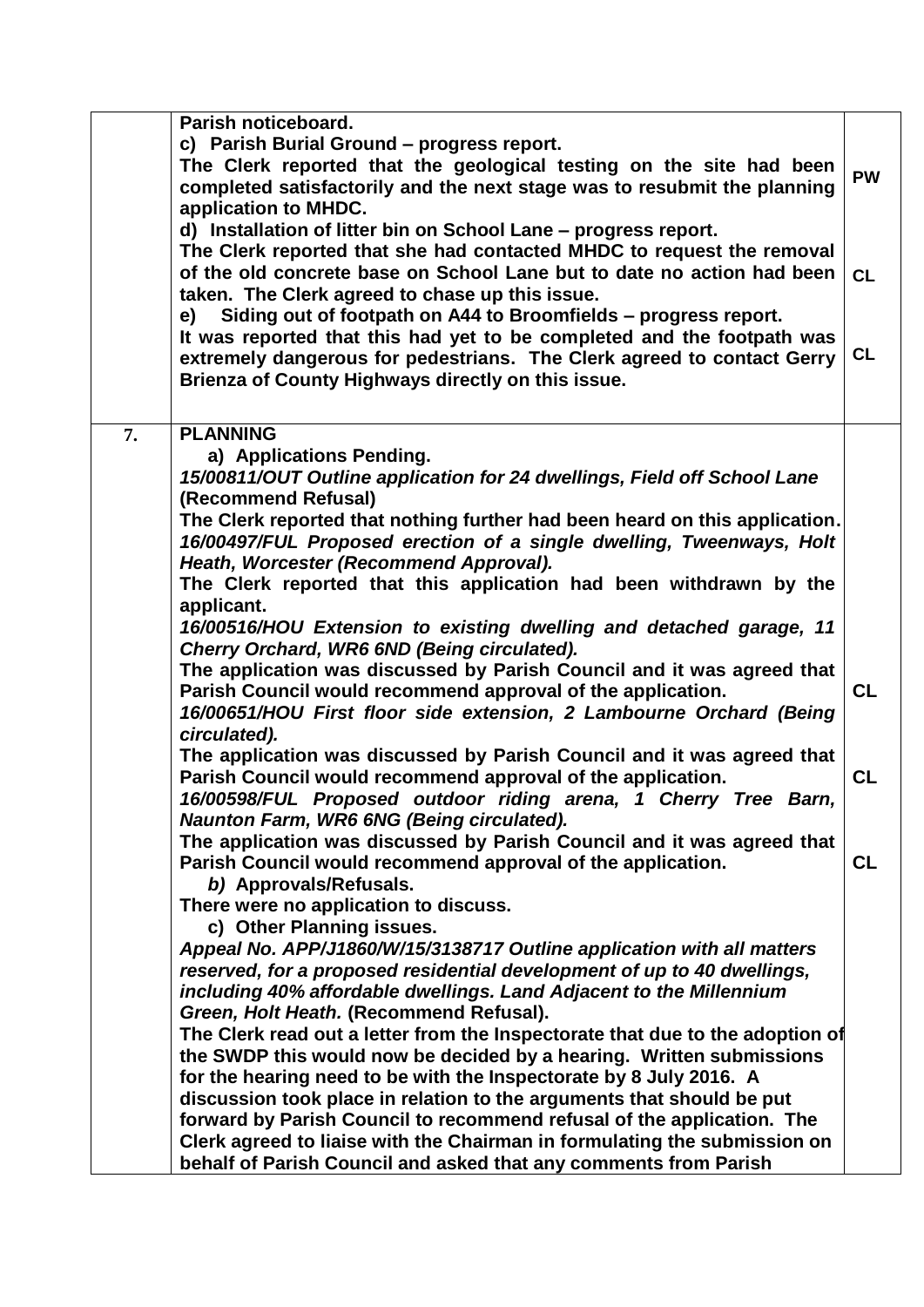|     | Councillors be forwarded to herself or the Chairman.                                                                                                                                                                                                                                                                                                                                                                                                                                                                                                                                                                                                                                                                                                                                                                      |            |
|-----|---------------------------------------------------------------------------------------------------------------------------------------------------------------------------------------------------------------------------------------------------------------------------------------------------------------------------------------------------------------------------------------------------------------------------------------------------------------------------------------------------------------------------------------------------------------------------------------------------------------------------------------------------------------------------------------------------------------------------------------------------------------------------------------------------------------------------|------------|
| 8.  | <b>FINANCE</b><br>a) To note the current bank balances.<br>It was confirmed that the Deposit Account stood at £3763.31p and<br>Current Account stood at £4,353.86p. The Clerk confirmed that these<br>balances were before the issuance of the cheques listed below.<br>b) To consider payments made in accordance with the attached<br>schedule.<br>The following cheques were signed and the invoices initialled by two<br>members of Parish Council:- Mr C Jones (Cheque No. 1074) £138.00<br>(Lengthsman - May 2016), Mrs C. Lightfoot (Cheque No. 1075) £308.33<br>(Clerk's salary June 2016), Mrs C. Lightfoot (Cheque No. 1076) £10.05<br>(Clerk's expenses June 2016), Jeremy Massey Electrics (Cheque No.<br>1077) £312.00 (BT phone kiosk - electrical work).<br>c) To review the current spend against budget. |            |
|     | Parish Council noted the actual spend against budget. The Clerk reported<br>that she would complete the VAT reclaim over the summer months.<br>d) To note the status of the audit.<br>The Clerk reported that the audit had been advertised as appropriate and<br>had now been submitted to the external auditor.                                                                                                                                                                                                                                                                                                                                                                                                                                                                                                         | <b>CL</b>  |
| 9.  | <b>CORRESPONDENCE FOR INFORMATION</b><br>The Clerk reported that there was no correspondence of note.                                                                                                                                                                                                                                                                                                                                                                                                                                                                                                                                                                                                                                                                                                                     |            |
| 10. | <b>CLERK'S REPORT ON URGENT DECISIONS SINCE THE LAST MEETING</b><br>• To approve the Annual Risk Assessment.<br>The Clerk presented the annual risk assessment to Parish Council. This<br>was discussed by Parish Council and signed and dated by the Vice<br>Chairman.                                                                                                                                                                                                                                                                                                                                                                                                                                                                                                                                                   |            |
| 12. | <b>COUNCILLORS REPORTS AND ITEMS FOR FUTURE AGENDAS</b><br>Drains.<br>The Clerk was asked to report that the drains in the Parish required<br>sucking and jetting to County Highways.                                                                                                                                                                                                                                                                                                                                                                                                                                                                                                                                                                                                                                     | <b>CL</b>  |
|     | • Woodbury Park Hedging.<br>The Clerk was asked to chase up with County Highways the overgrown<br>hedge which was extending onto the footpath of the A4133.<br><b>Holt Church.</b>                                                                                                                                                                                                                                                                                                                                                                                                                                                                                                                                                                                                                                        | CL         |
|     | It was reported that the locking and unlocking of Holt Church had been a<br>successful project and would continue. A Church Fete will be held in the<br>grounds of the Old Rectory on 29 August 2016. Parish Councillor Mrs G.<br>Wotton suggested that the Parish Council should have a stall at the Fete<br>to inform people of the work that they do. This was discussed by Parish<br>Council along with the possibility of providing a brochure to advertise<br>Parish Council. It was agreed to discuss this further at the next Meeting                                                                                                                                                                                                                                                                             | <b>ALL</b> |